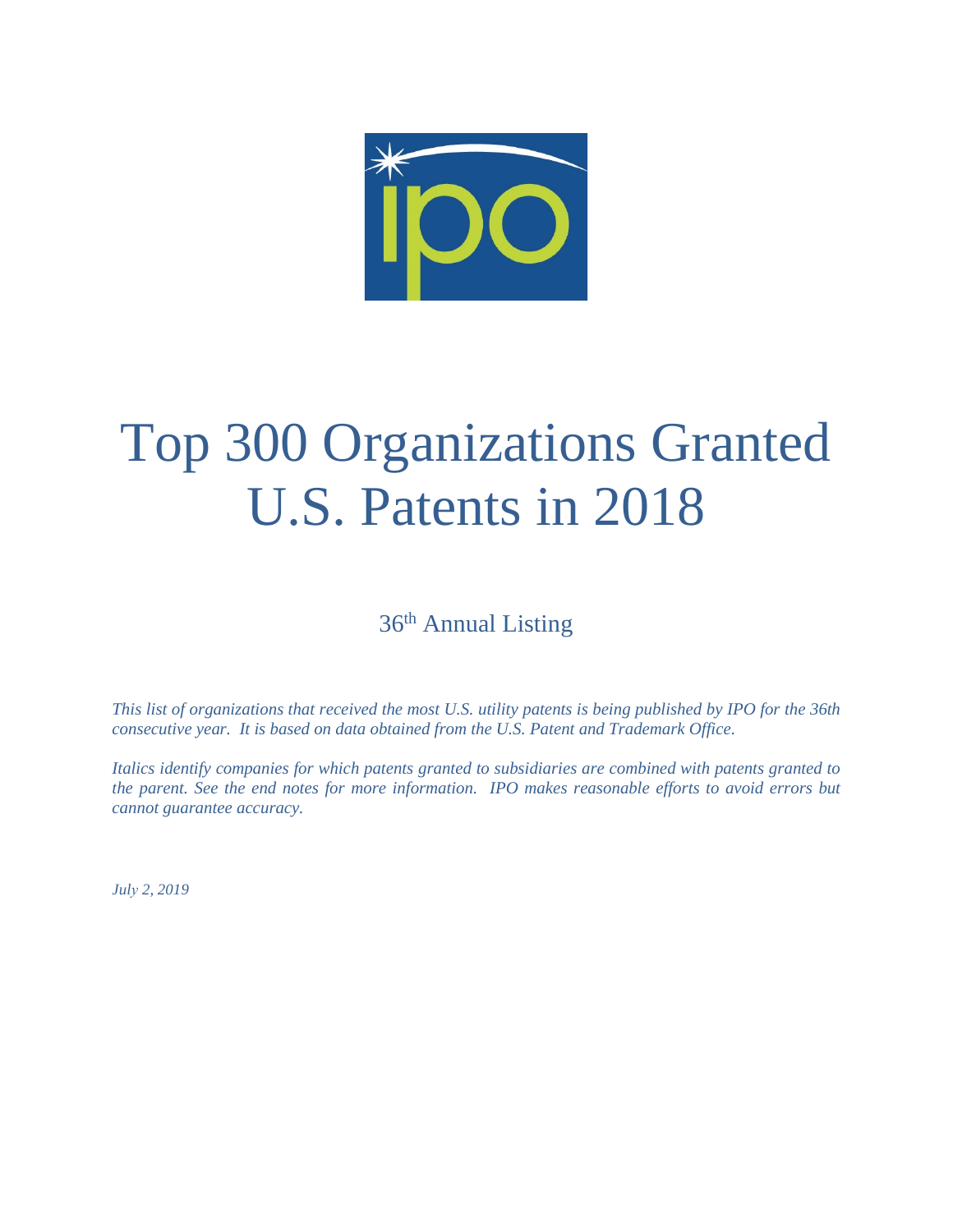## **2018 Patent Owners Numerical Listing**

Use care in interpreting the "percent change from 2017" column. The total number of patents granted by the USPTO in 2018 was 307,759, down 3.5 percent from 2017. The percent change for an individual organization could be affected by mergers, acquisitions, divestitures, inconsistent treatment of subsidiaries in 2017 and 2018, and many other factors.

| <b>Rank</b>  | <b>Organization</b>                                     | 2018<br><b>Patents</b> | <b>Percent</b><br><b>Change</b><br><b>From 2017</b> | <b>Rank</b> | <b>Organization</b>                           | 2018<br><b>Patents</b> | <b>Percent</b><br><b>Change</b><br><b>From 2017</b> |
|--------------|---------------------------------------------------------|------------------------|-----------------------------------------------------|-------------|-----------------------------------------------|------------------------|-----------------------------------------------------|
| $\mathbf{1}$ | <b>International Business</b>                           | 9,088                  | 1.0                                                 | 38          | Koninklijke Philips N.V.                      | 919                    | $-5.9$                                              |
|              | Machines Corp.                                          |                        |                                                     | 39          | Denso Corp.                                   | 902                    | 4.3                                                 |
| 2            | Samsung Electronics Co., Ltd.                           | 5,836                  | 0.4                                                 | 40          | Cisco Technology, Inc.                        | 889                    | $-11.2$                                             |
| 3            | Canon K.K.                                              | 3,206                  | $-14.3$                                             | 41          | Nokia Corp.                                   | 881                    | $-56.8$                                             |
| 4            | General Electric Co.                                    | 2,769                  | $-7.9$                                              | 42          | <b>Semiconductor Energy</b>                   | 870                    | $-11.8$                                             |
| 5            | Intel Corp.                                             | 2,728                  | $-36.6$                                             |             | Laboratory Co., Ltd.                          |                        |                                                     |
| 6            | Alphabet Inc.                                           | 2,597                  | $-18.0$                                             | 43          | Honda Motor Co., Ltd.                         | 860                    | 0.7                                                 |
| 7            | LG Electronics Inc.                                     | 2,473                  | $-9.0$                                              | 44          | <b>Halliburton Energy</b>                     | 806                    | 8.4                                                 |
| 8            | <b>Taiwan Semiconductor</b>                             | 2,448                  | 1.6                                                 |             | Services, Inc.                                |                        |                                                     |
|              | Manufacturing Co., Ltd.                                 |                        |                                                     | 45          | SK Hynix Inc.                                 | 796                    | $-17.8$                                             |
| 9            | Microsoft Corp.                                         | 2,385                  | $-9.1$                                              | 46          | Texas Instruments, Inc.                       | 785                    | $-17.6$                                             |
| 10           | Qualcomm, Inc.                                          | 2,300                  | $-18.6$                                             | 47          | Murata Manufacturing Co., Ltd.                | 737                    | 23.6                                                |
| 11           | Apple, Inc.                                             | 2,147                  | $-3.6$                                              | 48          | HP Inc.                                       | 732                    | 13.9                                                |
| 12           | <b>Dell Technologies</b>                                | 2,136                  | 21.3                                                | 49          | NEC Corp.                                     | 710                    | $-14.9$                                             |
| 13           | Toyota Motor Corp.                                      | 2,127                  | new                                                 | 50          | <b>Bayer Intellectual Property</b>            | 702                    | 58.7                                                |
| 14           | Ford Global Technologies, LLC                           | 2,123                  | 11.6                                                |             | <b>GmbH</b>                                   |                        |                                                     |
| 15           | United Technologies Corp.                               | 2,121                  | 32.9                                                | 51          | Toshiba Memory Corp.                          | 696                    | new                                                 |
| 16           | Amazon Technologies, Inc.                               | 2,035                  | 3.7                                                 | 52          | Oracle International Corp.                    | 685                    | $-9.9$                                              |
| 17           | Samsung Display Co., Ltd.                               | 1,944                  | $-16.6$                                             | 53          | LG Display Co., Ltd.                          | 681                    | 11.3                                                |
| 18           | Sony Corp.                                              | 1,681                  | $-25.9$                                             | 54          | STMicroelectronics, Inc.                      | 659                    | $-2.4$                                              |
| 19           | Huawei Technologies Co., Ltd.                           | 1,680                  | 12.4                                                | 55          | Fujifilm Corp.                                | 652                    | $-6.0$                                              |
| 20           | <b>BOE</b> Technology                                   | 1,625                  | 15.3                                                | 56          | 3M Innovative Properties Co.                  | 649                    | 7.2                                                 |
|              | Group Co., Ltd.                                         |                        |                                                     | 57          | Dow Chemical                                  | 646                    | new                                                 |
| 21           | <b>Siemens AG</b>                                       | 1,447                  | $-6.3$                                              | 58          | Sharp Corp.                                   | 642                    | $-5.8$                                              |
| 22           | Hyundai Motor Co.                                       | 1,354                  | 4.4                                                 | 59          | Schlumberger Technology Corp.                 | 626                    | $-8.6$                                              |
| 23           | Telefonaktiebolaget<br><b>LM</b> Ericsson               | 1,353                  | $-14.6$                                             | 60          | <b>Shenzhen China Star</b><br>Optoelectronics | 623                    | $-13.8$                                             |
| 24           | Seiko Epson Corp.                                       | 1,285                  | $-9.3$                                              |             | Technology Co., Ltd.                          |                        |                                                     |
| 25           | Medtronic Inc.                                          | 1,277                  | $-10.7$                                             | 61          | LG Chem., Ltd.                                | 619                    | $-2.4$                                              |
| 26           | AT&T Corp.                                              | 1,264                  | 0.1                                                 | 62          | <b>Infineon Technologies AG</b>               | 614                    | $-10.3$                                             |
| 27           | Panasonic Intellectual Property<br>Management Co., Ltd. | 1,252                  | $-6.9$                                              | 63          | <b>Brother Kogyo</b><br>K.K.                  | 612                    | $-15.2$                                             |
| 28           | Boeing Co.                                              | 1,224                  | 4.3                                                 | 64          | Japan Display Inc.                            | 610                    | 9.3                                                 |
| 29           | Mitsubishi Denki K.K.                                   | 1,100                  | $-3.8$                                              | 65          | Facebook, Inc.                                | 602                    | $-9.6$                                              |
| 30           | Toshiba Corp.                                           | 1,099                  | $-72.1$                                             | 66          | Olympus Corp.                                 | 599                    | $-2.3$                                              |
| 31           | Robert Bosch GmbH                                       | 1,053                  | $-10.0$                                             | 67          | Konica Minolta, Inc.                          | 587                    | 15.7                                                |
| 32           | Ricoh Co., Ltd.                                         | 1,043                  | $-9.3$                                              |             | <b>Kyocera Document</b>                       | 587                    | $-7.7$                                              |
| 33           | <b>GM Global Technology</b>                             | 1,040                  | $-2.2$                                              |             | Solutions Inc.                                |                        |                                                     |
|              | <b>Operations LLC</b>                                   |                        |                                                     | 69          | Applied Materials, Inc.                       | 581                    | $-1.5$                                              |
| 34           | Fujitsu Ltd.                                            | 1,035                  | $-47.9$                                             |             | Globalfoundries Inc.                          | 581                    | $-34.6$                                             |
|              | Johnson & Johnson                                       | 1,035                  | $-10.8$                                             | 71          | Renesas Electronics Corp.                     | 559                    | $-7.5$                                              |
| 36           | Honeywell International Inc.                            | 991                    | $-4.5$                                              | 72          | University of California,                     | 526                    | 0.4                                                 |
| 37           | Micron Technology, Inc.                                 | 923                    | 12.6                                                |             | The Regents of                                |                        |                                                     |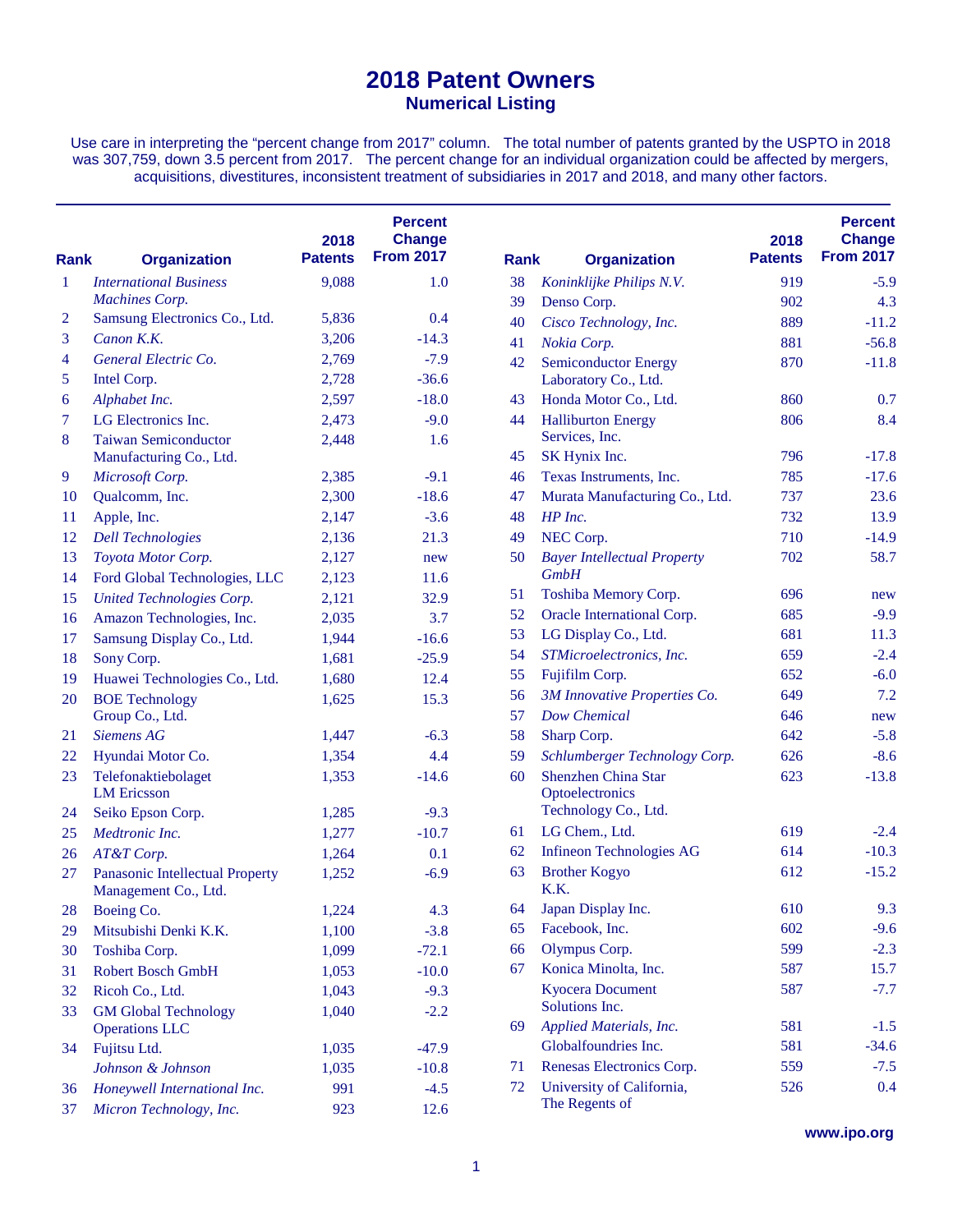### **2018 Patent Owners Numerical Listing**

|      | <b>Numerical Listing</b>                        | 2018           | <b>Percent</b><br><b>Change</b> |             |                                                |
|------|-------------------------------------------------|----------------|---------------------------------|-------------|------------------------------------------------|
| Rank | <b>Organization</b>                             | <b>Patents</b> | <b>From 2017</b>                | <b>Rank</b> | <b>Organization</b>                            |
| 73   | Fuji Xerox Co., Ltd.                            | 524            | $-8.6$                          |             | 115 Massachusetts Institute                    |
| 74   | <b>Electronics</b> and                          | 514            | $-13.8$                         |             | of Technology                                  |
|      | Telecommunications<br><b>Research Institute</b> |                |                                 |             | 116 Western Digital<br>Technologies, Inc.      |
| 75   | Caterpillar Inc.                                | 504            | $-18.1$                         |             | 117 Koch Industries                            |
| 76   | <b>Verizon</b>                                  | 503            | $-42.1$                         |             | 118 Whirlpool Corp.                            |
| 77   | Corning Inc.                                    | 484            | $-13.0$                         |             | 119 Dolby Laboratories, In                     |
| 78   | Roche Holdings, Inc.                            | 483            | 33.1                            |             | 120 Raytheon Co.                               |
| 79   | <b>SAP SE</b>                                   | 482            | $-8.1$                          |             | 121 Saudi Arabian Oil Co.                      |
| 80   | <b>Hewlett Packard Enterprise</b>               | 464            | $-8.8$                          |             | 122 InterDigital Technolog                     |
| 81   | Xerox Corp.                                     | 456            | $-28.5$                         |             | 123 Deere & Co.                                |
| 82   | Procter & Gamble Co.                            | 450            | $-4.2$                          |             | <b>Industrial Technology</b>                   |
| 83   | Intel IP Corp.                                  | 446            | new                             |             | Institute, Taiwan                              |
| 84   | Kyocera Corp.                                   | 439            | $-15.9$                         |             | Nissan Motor Co., Ltd                          |
| 85   | Mediatek Inc.                                   | 437            | 8.9                             |             | 126 Boston Scientific Scin                     |
| 86   | <b>DuPont</b>                                   | 430            | $-8.1$                          |             | 126 NXP B.V.                                   |
| 87   | LG Innotek Co., Ltd.                            | 421            | $-23.5$                         |             | 128 Avago Technologies C                       |
| 88   | NXP USA, Inc.                                   | 412            | $-46.1$                         |             | (Singapore) Pte. Ltd.                          |
| 89   | Commissariat a l'Energie                        | 411            | -11.4                           |             | Juniper Networks, Inc.                         |
|      | Atomique et aux<br><b>Energies Alternatives</b> |                |                                 |             | 130 Schaeffler Technologie<br>AG & Co. KG      |
| 90   | Hitachi, Ltd.                                   | 407            | $-20.6$                         |             | 131 Rohm Co., Ltd.                             |
| 91   | Sprint Corp.                                    | 398            | 1.8                             |             | 132 ABB (Schweiz) AG                           |
| 92   | Seagate Technology, LLC                         | 395            | $-15.7$                         |             | 133 LAM Research Corp.                         |
| 93   | Rolls-Royce PLC                                 | 393            | 8.7                             |             | 134 Illinois Tool Works In                     |
| 94   | ZTE Corp.                                       | 389            | $-4.6$                          |             | 135 Toshiba Medical Syste                      |
| 95   | Fanuc Corp.                                     | 387            | 22.7                            |             | 136 Commscope Technolo                         |
| 96   | Nike, Inc.                                      | 386            | 3.6                             |             | Disney Enterprises, Inc                        |
| 97   | Tokyo Electron Ltd.                             | 373            | $-8.0$                          |             | Paypal, Inc.                                   |
| 98   | Sandisk Technologies Inc.                       | 366            | new                             |             | 139 Hitachi Automotive                         |
| 99   | <b>BASF SE</b>                                  | 361            | $-15.0$                         |             | Systems, Ltd.                                  |
|      | 100 ExxonMobil Corp.                            | 357            | 5.0                             |             | 140 Stanford University                        |
|      | 101 Futurewei Technologies, Inc.                | 352            | 2.0                             |             | 141 Nikon Corp.                                |
|      | 102 Adobe Inc.                                  | 343            | 2.6                             |             | 142 Ebay Inc.                                  |
|      | 103 United States of America, Navy              | 342            | $-3.5$                          |             | 143 Empire Technology                          |
|      | 104 United Microelectronics Corp.               | 338            | $-3.8$                          |             | Development LLC                                |
|      | 105 Blackberry Ltd.                             | 337            | $-50.1$                         |             | 144 ASML Netherlands B.                        |
|      | 106 Samsung SDI Co., Ltd.                       | 336            | $-18.2$                         |             | 145 King Fahd University                       |
|      | 107 Philips Lighting Holding B.V.               | 335            | 6.3                             |             | Petroleum and Mineral<br>146 Wuhan China Star  |
|      | 108 Samsung Electro-Mechanics                   | 329            | 14.6                            |             | Optoelectronics                                |
|      | Co., Ltd.                                       |                |                                 |             | Technology Co., Ltd.                           |
|      | 109 Fuji Electric Co., Ltd.                     | 324            | 13.9                            |             | 147 ARM Ltd.                                   |
|      | 110 Tencent Technology                          | 319            | $-11.0$                         |             | Casio Computer Co. L                           |
|      | (Shenzhen) Co., Ltd.                            |                |                                 |             | <b>Cook Medical</b>                            |
|      | 111 Bank of America Corp.                       | 318            | 9.4                             |             | <b>Technologies LLC</b>                        |
|      | 112 Yazaki Corp.                                | 316            | $-10.4$                         |             | Nichia Corp.                                   |
|      | 113 Semiconductor Components                    | 308            | 29.5                            |             | 151 Novartis AG                                |
|      | Industries, LLC                                 |                |                                 |             | 152 Sun Patent Trust                           |
|      | 114 CNH Industrial America LLC                  | 305            | 10.8                            |             | 153 State Farm Mutual<br>Automobile Incurronge |

|             |                                                              |                        | <b>Percent</b>                    |
|-------------|--------------------------------------------------------------|------------------------|-----------------------------------|
| <b>Rank</b> | <b>Organization</b>                                          | 2018<br><b>Patents</b> | <b>Change</b><br><b>From 2017</b> |
|             | 115 Massachusetts Institute                                  | 304                    | $-0.7$                            |
|             | of Technology                                                |                        |                                   |
|             | 116 Western Digital                                          | 302                    | $-177.2$                          |
|             | Technologies, Inc.                                           |                        |                                   |
|             | 117 Koch Industries                                          | 299                    | $-3.7$                            |
|             | 118 Whirlpool Corp.                                          | 296                    | 4.1                               |
|             | 119 Dolby Laboratories, Inc.                                 | 293                    | $-17.4$                           |
|             | 120 Raytheon Co.                                             | 292                    | $-15.1$                           |
|             | 121 Saudi Arabian Oil Co.                                    | 289                    | 24.6                              |
|             | 122 InterDigital Technology Corp.                            | 285                    | $-2.1$                            |
|             | 123 Deere & Co.                                              | 284                    | $-15.5$                           |
|             | <b>Industrial Technology Research</b>                        | 284                    | $-9.9$                            |
|             | Institute, Taiwan                                            |                        |                                   |
|             | Nissan Motor Co., Ltd.                                       | 284                    | $-25.7$                           |
|             | 126 Boston Scientific Scimed, Inc.                           | 282                    | 52.5                              |
|             | 126 NXP B.V.                                                 | 282                    | $-5.0$                            |
|             | 128 Avago Technologies General IP<br>(Singapore) Pte. Ltd.   | 266                    | $-62.0$                           |
|             | Juniper Networks, Inc.                                       | 266                    | 2.6                               |
|             | 130 Schaeffler Technologies                                  | 262                    | $-3.4$                            |
|             | AG & Co. KG                                                  |                        |                                   |
|             | 131 Rohm Co., Ltd.                                           | 255                    | $-12.2$                           |
|             | 132 ABB (Schweiz) AG                                         | 245                    | 0.8                               |
|             | 133 LAM Research Corp.                                       | 243                    | 17.3                              |
|             | 134 Illinois Tool Works Inc.                                 | 239                    | $-4.6$                            |
|             | 135 Toshiba Medical Systems Corp.                            | 235                    | new                               |
|             | 136 Commscope Technologies LLC                               | 228                    | $-18.4$                           |
|             | Disney Enterprises, Inc.                                     | 228                    | 0.4                               |
|             | Paypal, Inc.                                                 | 228                    | 11.4                              |
|             | 139 Hitachi Automotive<br>Systems, Ltd.                      | 227                    | $-3.5$                            |
|             | 140 Stanford University                                      | 226                    | 9.7                               |
| 141         | Nikon Corp.                                                  | 223                    | 4.9                               |
| 142         | Ebay Inc.                                                    | 219                    | $-0.5$                            |
|             | 143 Empire Technology<br>Development LLC                     | 215                    | $-46.0$                           |
|             | 144 ASML Netherlands B.V.                                    | 212                    | $-5.2$                            |
|             | 145 King Fahd University of<br><b>Petroleum and Minerals</b> | 209                    | 20.1                              |
|             | 146 Wuhan China Star                                         | 208                    | new                               |
|             | Optoelectronics<br>Technology Co., Ltd.                      |                        |                                   |
| 147         | <b>ARM Ltd.</b>                                              | 205                    | 4.9                               |
|             | Casio Computer Co. Ltd.                                      | 205                    | $-0.5$                            |
|             | <b>Cook Medical</b><br><b>Technologies LLC</b>               | 205                    | 9.3                               |
|             | Nichia Corp.                                                 | 205                    | 4.4                               |
|             | 151 Novartis AG                                              | 202                    | $-29.7$                           |
|             | 152 Sun Patent Trust                                         | 201                    | $-1.5$                            |
|             | 153 State Farm Mutual<br>Automobile Insurance Co.            | 200                    | new                               |

**www.ipo.org**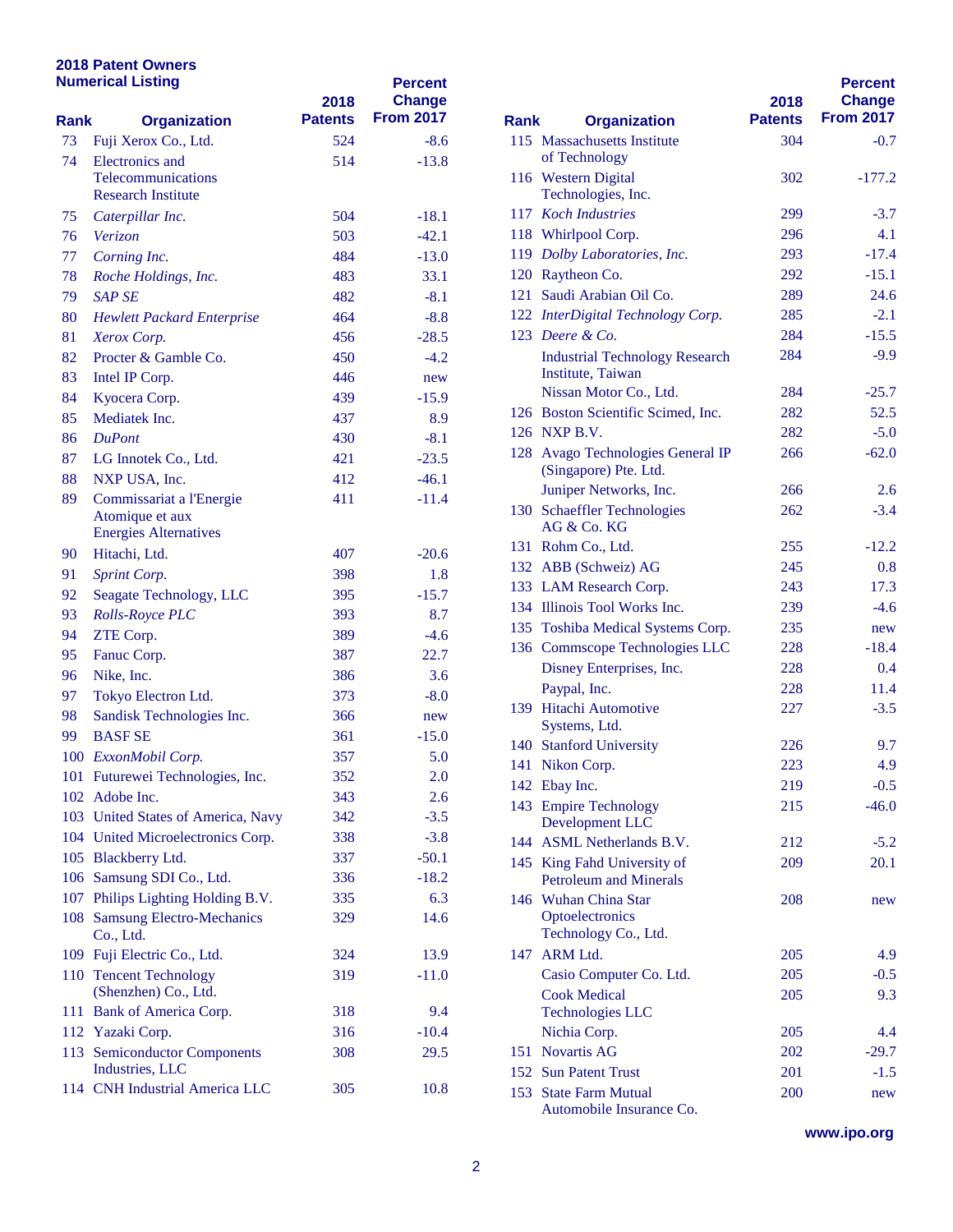### **2018 Patent Owners Numerical Listing**

| <b>Numerical Listing</b> |                                            | 2018           | <b>Percent</b><br><b>Change</b> |             |                                                      |
|--------------------------|--------------------------------------------|----------------|---------------------------------|-------------|------------------------------------------------------|
| Rank                     | <b>Organization</b>                        | <b>Patents</b> | <b>From 2017</b>                | <b>Rank</b> | <b>Organization</b>                                  |
|                          | 154 Red Hat, Inc.                          | 199            | 3.5                             |             | 196 Haier US Appliance                               |
|                          | 155 Salesforce.com, Inc.                   | 198            | $-6.6$                          |             | Solutions, Inc.                                      |
|                          | 156 Nvidia Corp.                           | 197            | $-41.6$                         |             | 197 Kawasaki Jukogyo K.1                             |
|                          | Shin Etsu Chemical Co., Ltd.               | 197            | $-7.1$                          |             | LSIS Co., Ltd.                                       |
|                          | Skyworks Solutions, Inc.                   | 197            | $-4.6$                          |             | <b>Marvell International I</b>                       |
|                          | 159 CA, Inc.                               | 193            | $-5.7$                          |             | NTT Docomo, Inc.                                     |
|                          | 160 Sumitomo Electric                      | 193            | $-32.1$                         |             | Xperi Corp.                                          |
|                          | Industries, Ltd.                           |                |                                 |             | 202 Nielsen                                          |
|                          | 161 Continental Automotive GmbH            | 191            | 1.0                             |             | Nitto Denko Corp.                                    |
|                          | 162 Infineon Technologies<br>Austria AG    | 189            | $-28.0$                         |             | 204 Wisconsin Alumni<br><b>Research Foundation</b>   |
|                          | 163 Panasonic Intellectual Property        | 188            | 9.0                             |             | 205 Acushnet Co.                                     |
|                          | Corp. of America                           |                |                                 |             | Evonik Degussa Gmbl                                  |
|                          | Sonos, Inc.                                | 188            | 29.3                            |             | Societe Naionale d'Etu                               |
|                          | 165 Bayerische Motoren Werke AG            | 187            | 7.0                             |             | et de Construction de                                |
|                          | <b>University of Texas</b>                 | 187            | -17.1                           |             | <b>Moteurs d'Aviation</b>                            |
|                          | 167 Elwha LLC                              | 186            | $-58.1$                         |             | <b>Thales</b>                                        |
|                          | TDK Corp.                                  | 186            | $-4.3$                          |             | 209 Qorvo US, Inc.                                   |
|                          | 169 Eaton Intelligent Power Ltd.           | 185            | new                             |             | Shimano Inc.                                         |
|                          | 170 Merck Patent GmbH                      | 184            | $-12.0$                         |             | <b>Sony Interactive</b>                              |
|                          | Nippon Steel &                             | 184            | 14.7                            |             | Entertainment Inc.                                   |
|                          | Sumitomo Metal Corp.                       |                |                                 |             | 212 AAC Technologies Pte                             |
|                          | Xiaomi Inc.                                | 184            | 25.0                            |             | Mazda Motor Corp.                                    |
|                          | 173 Lenovo (Singapore) Pte. Ltd.           | 182            | 1.6                             |             | 214 Advanced Micro Devi                              |
|                          | <b>Sumitomo Rubber</b><br>Industries, Ltd. | 182            | 34.6                            |             | <b>TE</b> Connectivity<br>216 Hitachi High-Technolo  |
|                          | 175 Thomson Licensing S.A.                 | 181            | $-33.7$                         |             | Corp.                                                |
|                          | 176 Borgwarner Inc.                        | 180            | 21.7                            |             | 217 Rockwell Automation                              |
|                          | 177 Globus Medical Inc.                    | 178            | 15.7                            |             | Technoogies, Inc.                                    |
|                          | 178 Audi AG                                | 177            | $-26.0$                         |             | Rovi Guides, Inc.                                    |
|                          | KLA-Tencor Corp.                           | 177            | $-8.5$                          |             | 219 Omron Corp.                                      |
|                          | Merck & Co., Inc.                          | 177            | $-14.7$                         |             | Symantec Corp.                                       |
|                          | 181 Bridgestone Corp.                      | 175            | 2.3                             |             | 221 Daikin Industries Ltd.                           |
|                          | Northrop Grumman                           | 175            | 13.1                            |             | 222 Toray Industries Inc.                            |
|                          | Systems Corp.                              |                |                                 |             | 223 Comcast Cable                                    |
|                          | 183 Synaptics, Inc.                        | 172            | 14.0                            |             | Communications, LLC                                  |
|                          | 184 Jtekt Corp.                            | 170            | 15.3                            |             | 224 Panasonic Corp.                                  |
|                          | Visa Inc.                                  | 170            | new                             |             | 225 Aktiebolaget SKF                                 |
|                          | 186 L'OREAL S.A.                           | 168            | 11.3                            |             | Becton, Dickinson and                                |
|                          | Sanofi                                     | 168            | $-69.0$                         |             | 227 Aisin Seiki K.K.                                 |
|                          | Sumitomo Chemical Co., Ltd.                | 168            | $-12.5$                         |             | Alibaba Group Holdin                                 |
|                          | 189 Here Global B.V.                       | 167            | 11.4                            |             | Bose Corp.                                           |
|                          | 190 Lockheed Martin Corp.                  | 165            | $-3.6$                          |             | Carl Zeiss SMT GmbF                                  |
|                          | 191 Ecolab USA Inc.                        | 164            | 0.6                             |             | Immersion Corp.                                      |
|                          | 192 California Institute                   | 163            | 8.0                             |             | Rockwell Collins, Inc.                               |
|                          | of Technology                              |                |                                 |             | 233 Altera Corp.                                     |
|                          | Mitsubishi Heavy<br>Industries, Ltd.       | 163            | $-162.0$                        |             | Compagnie Generale d<br><b>Establissement Michel</b> |
|                          | 194 Capital One                            | 162            | new                             |             | Delta Electronics Inc.                               |
|                          | 195 BAE Systems                            | 161            | 4.3                             |             | HTC Corp.                                            |

|             |                                                          | 2018           | <b>Percent</b><br><b>Change</b> |
|-------------|----------------------------------------------------------|----------------|---------------------------------|
| <b>Rank</b> | <b>Organization</b>                                      | <b>Patents</b> | <b>From 2017</b>                |
|             | 196 Haier US Appliance<br>Solutions, Inc.                | 160            | $-5.0$                          |
| 197         | Kawasaki Jukogyo K.K.                                    | 159            | 11.3                            |
|             | LSIS Co., Ltd.                                           | 159            | $-6.3$                          |
|             | Marvell International Ltd.                               | 159            | $-45.3$                         |
|             | NTT Docomo, Inc.                                         | 159            | $-20.8$                         |
|             | Xperi Corp.                                              | 159            | $-28.3$                         |
|             | 202 Nielsen                                              | 158            | 5.1                             |
|             | Nitto Denko Corp.                                        | 158            | $-7.6$                          |
|             | 204 Wisconsin Alumni<br><b>Research Foundation</b>       | 157            | $-3.2$                          |
|             | 205 Acushnet Co.                                         | 155            | 9.7                             |
|             | Evonik Degussa GmbH                                      | 155            | 8.4                             |
|             | Societe Naionale d'Etude                                 | 155            | $-51.6$                         |
|             | et de Construction de                                    |                |                                 |
|             | <b>Moteurs d'Aviation</b>                                |                |                                 |
|             | <b>Thales</b>                                            | 155            | $-14.8$                         |
|             | 209 Qorvo US, Inc.                                       | 154            | 18.8                            |
|             | Shimano Inc.                                             | 154            | 4.5                             |
|             | Sony Interactive<br>Entertainment Inc.                   | 154            | new                             |
|             | 212 AAC Technologies Pte. Ltd.                           | 153            | new                             |
|             | Mazda Motor Corp.                                        | 153            | new                             |
|             | 214 Advanced Micro Devices, Inc.                         | 151            | 9.3                             |
|             | <b>TE</b> Connectivity                                   | 151            | $-99.3$                         |
|             | 216 Hitachi High-Technologies<br>Corp.                   | 150            | $-23.3$                         |
| 217         | <b>Rockwell Automation</b><br>Technoogies, Inc.          | 149            | $-20.1$                         |
|             | Rovi Guides, Inc.                                        | 149            | 14.1                            |
|             | 219 Omron Corp.                                          | 148            | 0.0                             |
|             | Symantec Corp.                                           | 148            | $-44.6$                         |
| 221         | Daikin Industries Ltd.                                   | 147            | $-5.4$                          |
|             | 222 Toray Industries Inc.                                | 146            | 6.8                             |
| 223         | <b>Comcast Cable</b>                                     | 145            | $-11.7$                         |
|             | Communications, LLC                                      |                |                                 |
|             | 224 Panasonic Corp.                                      | 143            | $-4.2$                          |
|             | 225 Aktiebolaget SKF                                     | 142            | $-24.6$                         |
|             | Becton, Dickinson and Co.                                | 142            | $-179.6$                        |
| 227         | Aisin Seiki K.K.                                         | 141            | $-7.1$                          |
|             | Alibaba Group Holding Ltd.                               | 141            | 7.8                             |
|             | Bose Corp.                                               | 141            | 0.7                             |
|             | Carl Zeiss SMT GmbH                                      | 141            | $-7.1$                          |
|             | Immersion Corp.                                          | 141            | new                             |
|             | Rockwell Collins, Inc.                                   | 141            | $-22.0$                         |
|             | 233 Altera Corp.                                         | 140            | new                             |
|             | Compagnie Generale des<br><b>Establissement Michelin</b> | 140            | 0.0                             |
|             | Delta Electronics Inc.                                   | 140            | $-2.9$                          |
|             | HTC Corp.                                                | 140            | $-42.9$                         |

**www.ipo.org**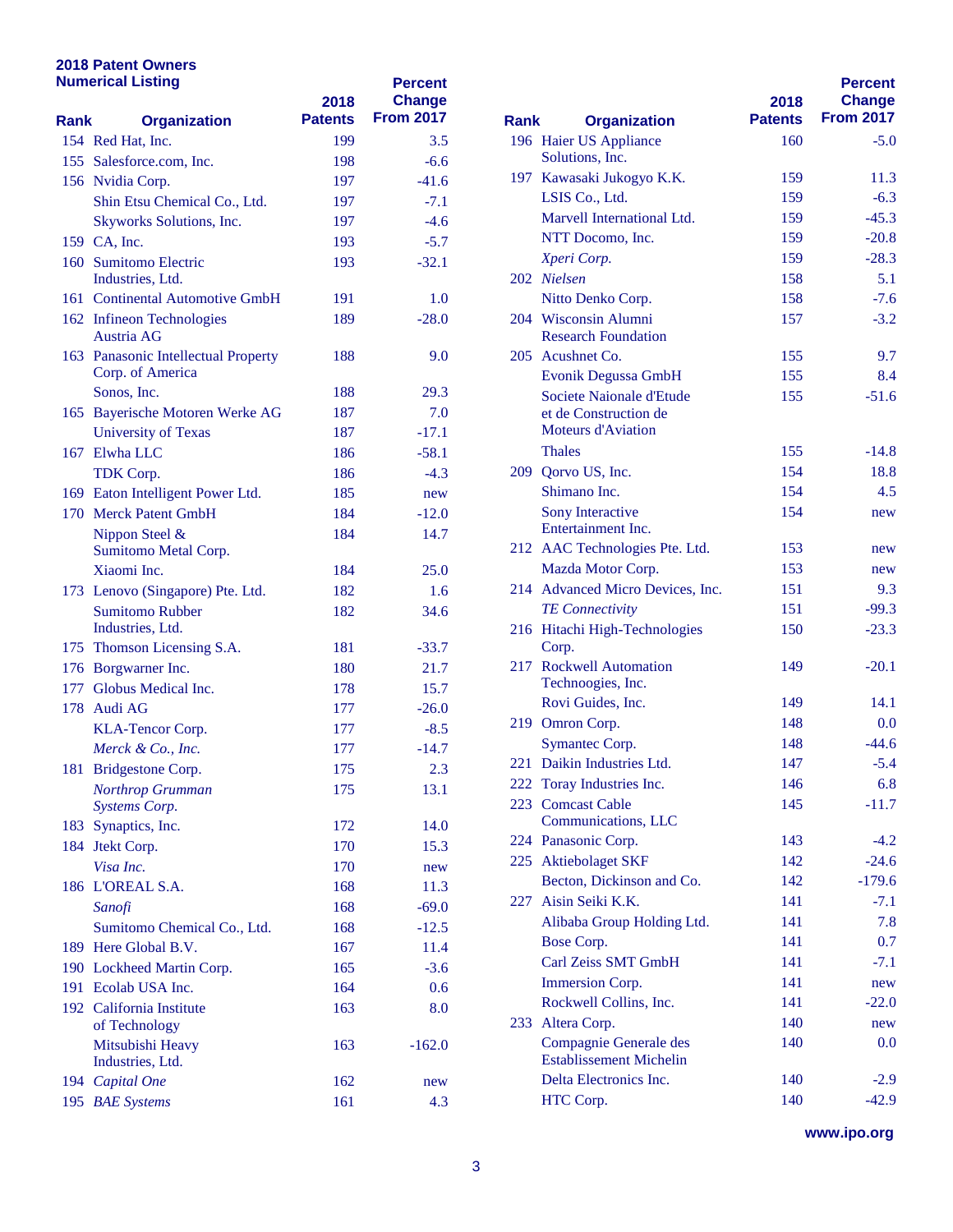## **2018 Patent Owners Numerical Listing**

| <b>Numerical Listing</b> |                                                                              | 2018           | <b>Percent</b><br><b>Change</b> |             |                                                                     |
|--------------------------|------------------------------------------------------------------------------|----------------|---------------------------------|-------------|---------------------------------------------------------------------|
| Rank                     | <b>Organization</b>                                                          | <b>Patents</b> | <b>From 2017</b>                | <b>Rank</b> | <b>Organization</b>                                                 |
|                          | 237 Oath Inc.                                                                | 139            | new                             |             | 278 Hitachi Metals Ltd.                                             |
|                          | 238 Mastercard International, Inc.                                           | 138            | new                             |             | <b>Osram Opto</b>                                                   |
|                          | Nestec, S.A.                                                                 | 138            | 1.4                             |             | <b>Semiconductors GmbH</b>                                          |
|                          | T-Mobile, USA, Inc.                                                          | 138            | 10.1                            |             | Rambus, Inc.                                                        |
|                          | 241 Airbus Operations GmbH                                                   | 137            | $-46.0$                         |             | 281 Fujikura Ltd.                                                   |
|                          | Harvard College,<br><b>President and Fellows</b>                             | 137            | $-13.9$                         |             | 282 Mahle International G<br><b>Weatherford Technolo</b>            |
|                          | National Technology &<br><b>Engineering Solutions</b><br>of Sandia, LLC      | 137            | new                             |             | Holdings, LLC<br>284 International Game Te<br>Marvell World Trade I |
|                          | Xilinx, Inc.                                                                 | 137            | 2.2                             |             | Toshiba Tec K.K.                                                    |
|                          | 245 Semiconductor Manufacturing<br>International (Shanghai) Corp.            | 136            | $-33.8$                         |             | 287 Citrix Systems, Inc.<br>Intuit, Inc.                            |
|                          | 246 Motorola-Mobility, Inc.                                                  | 135            | new                             |             | 289 Autonetworks                                                    |
|                          | 247 Foxconn Interconnect                                                     | 134            | $-20.9$                         |             | Technologies, Ltd.                                                  |
|                          | Technology Ltd.                                                              |                |                                 |             | 290 GoPro Inc.                                                      |
|                          | <b>Intuitive Surgical</b><br>Operations, Inc.                                | 134            | 11.9                            |             | NGK Spark Plug Co.,                                                 |
|                          | <b>United States of America, Army</b>                                        | 134            | $-6.0$                          |             | 292 NetApp, Inc.                                                    |
|                          | Volkswagen Aktiengesellschaft                                                | 134            | new                             |             | Nintendo Co., Ltd.                                                  |
|                          | 251 Life Technologies Corp.                                                  | 133            | new                             |             | <b>Sony Semiconductor</b><br>Solutions Corp.                        |
|                          | Shimadzu Corp.                                                               | 133            | -13.5                           |             | 295 Uber Technologies, In                                           |
|                          | Terumo Corp.                                                                 | 133            | new                             |             | <b>United States of Amer</b>                                        |
|                          | 254 Cree, Inc.                                                               | 132            | -56.1                           |             | <b>National Aeronautics a</b>                                       |
|                          | <b>Johns Hopkins University</b>                                              | 132            | $-24.2$                         |             | <b>Space Administration</b>                                         |
|                          | 256 United Services<br><b>Automobile Association</b>                         | 131            | new                             |             | 297 Motorola Solutions, In<br>Toyoda Gosei K.K.                     |
|                          | Walmart Apollo, LLC                                                          | 131            | new                             |             | 299 Cirrus Logic, Inc.                                              |
|                          | 258 Accenture Global Services Ltd.                                           | 130            | -16.9                           |             | Sabic Global Technolo                                               |
|                          | Fortinet, Inc.                                                               | 130            | new                             |             |                                                                     |
|                          | <b>Syngenta Participations AG</b>                                            | 130            | -18.5                           |             |                                                                     |
|                          | University of Michigan                                                       | 130            | 1.5                             |             |                                                                     |
|                          | 262 Colgate-Palmolive Co.                                                    | 129            | 0.8                             |             |                                                                     |
|                          | Excalibur IP, LLC                                                            | 129            | 0.8                             |             |                                                                     |
|                          | Open Invention Network, LLC                                                  | 129            | $-5.4$                          |             |                                                                     |
|                          | Stanley Black & Decker, Inc.                                                 | 129            | 2.3                             |             |                                                                     |
|                          | 266 JFE Steel Corp.                                                          | 128            | 10.2                            |             |                                                                     |
|                          | Wistron Corp.                                                                | 128            | $-46.1$                         |             |                                                                     |
|                          | 268 Arizona State University                                                 | 127            | new                             |             |                                                                     |
|                          | AU Optronics Corp.                                                           | 127            | $-22.8$                         |             |                                                                     |
|                          | NGK Insulators Ltd.                                                          | 127            | new                             |             |                                                                     |
|                          | United States of America,<br>Department of Health &<br><b>Human Services</b> | 127            | $-3.9$                          |             |                                                                     |
|                          | 272 Arris Enterprises, LLC                                                   | 126            | 1.6                             |             |                                                                     |
|                          | General Hospital Corp.                                                       | 126            | 8.7                             |             |                                                                     |
|                          | Jaguar Land Rover Ltd.                                                       | 126            | new                             |             |                                                                     |
|                          | <b>Purdue Research Foundation</b>                                            | 126            | new                             |             |                                                                     |
|                          | <b>Tsinghua University</b>                                                   | 126            | $-39.7$                         |             |                                                                     |
|                          | ZF Freidrichshafen, AG                                                       | 126            | $-16.7$                         |             |                                                                     |

| <b>Rank</b> | <b>Organization</b>                            | 2018<br><b>Patents</b> | <b>Percent</b><br><b>Change</b><br><b>From 2017</b> |
|-------------|------------------------------------------------|------------------------|-----------------------------------------------------|
|             | 278 Hitachi Metals Ltd.                        | 125                    | $-26.4$                                             |
|             | <b>Osram Opto</b>                              | 125                    | $-47.2$                                             |
|             | <b>Semiconductors GmbH</b>                     |                        |                                                     |
|             | Rambus, Inc.                                   | 125                    | $-28.8$                                             |
| 281         | Fujikura Ltd.                                  | 124                    | new                                                 |
|             | 282 Mahle International GmbH                   | 123                    | $-35.8$                                             |
|             | <b>Weatherford Technology</b><br>Holdings, LLC | 123                    | new                                                 |
|             | 284 International Game Technology              | 122                    | $-29.5$                                             |
|             | Marvell World Trade Ltd.                       | 122                    | $-23.0$                                             |
|             | Toshiba Tec K.K.                               | 122                    | new                                                 |
|             | 287 Citrix Systems, Inc.                       | 121                    | $-6.6$                                              |
|             | Intuit, Inc.                                   | 121                    | new                                                 |
|             | 289 Autonetworks                               | 120                    | new                                                 |
|             | Technologies, Ltd.                             |                        |                                                     |
| 290         | GoPro Inc.                                     | 119                    | new                                                 |
|             | NGK Spark Plug Co., Ltd.                       | 119                    | 2.5                                                 |
|             | 292 NetApp, Inc.                               | 118                    | $-105.9$                                            |
|             | Nintendo Co., Ltd.                             | 118                    | $-36.4$                                             |
|             | <b>Sony Semiconductor</b><br>Solutions Corp.   | 118                    | new                                                 |
|             | 295 Uber Technologies, Inc.                    | 117                    | new                                                 |
|             | United States of America,                      | 117                    | 0.0                                                 |
|             | National Aeronautics and                       |                        |                                                     |
|             | <b>Space Administration</b>                    |                        |                                                     |
|             | 297 Motorola Solutions, Inc.                   | 116                    | $-10.3$                                             |
|             | Toyoda Gosei K.K.                              | 116                    | new                                                 |
| 299         | Cirrus Logic, Inc.                             | 115                    | new                                                 |
|             | Sabic Global Technologies B.V.                 | 115                    | new                                                 |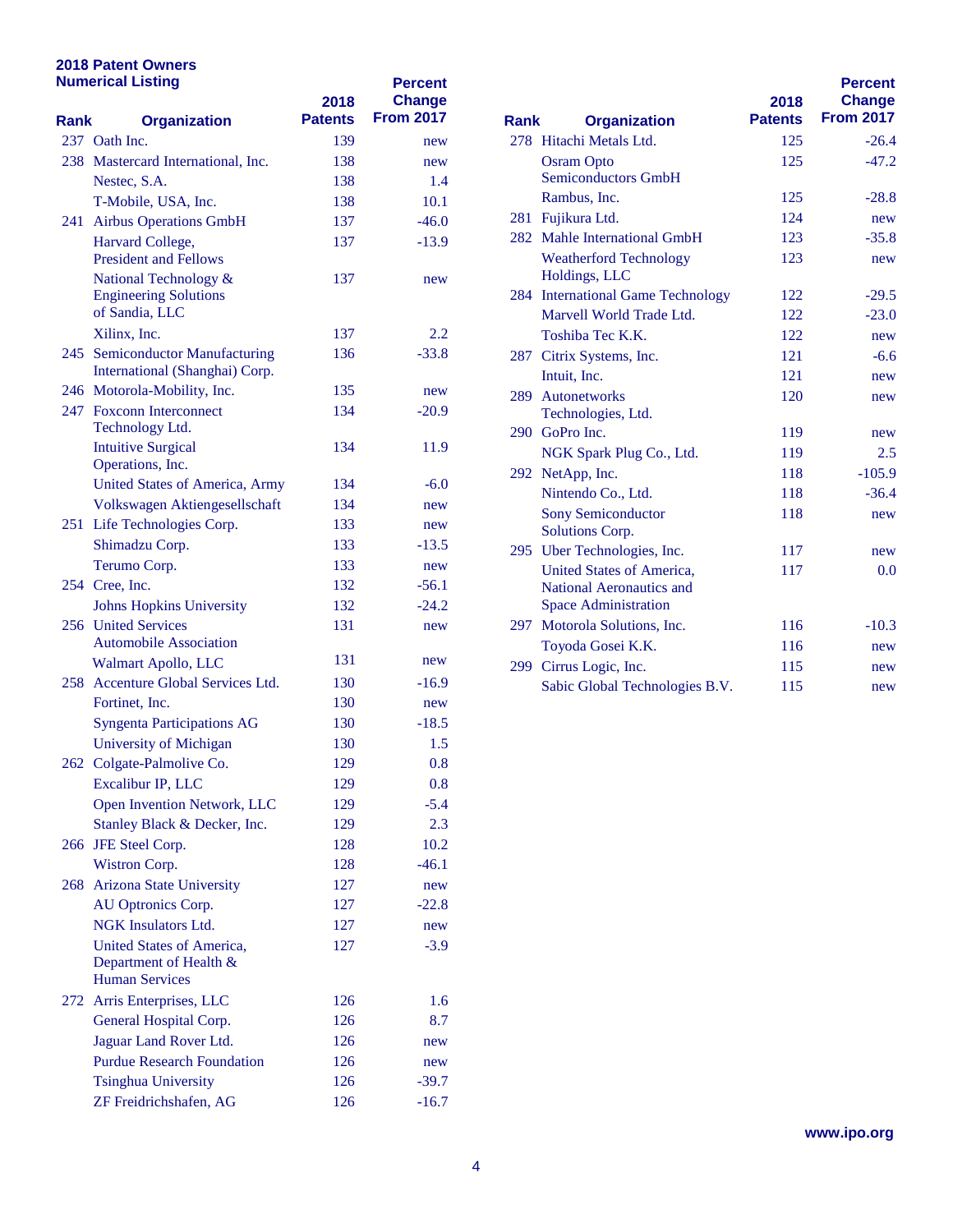## **2018 Patent Owners Alphabetical Listing**

Use care in interpreting the "percent change from 2017" column. The total number of utility patents granted by the USPTO in 2018 was 307,759, down 3.5 percent from 2017. The percent change for an individual organization might be affected by mergers, acquisitions, divestitures, inconsistent treatment of subsidiaries in 2017 and 2018, and other factors.

| Rank | <b>Organization</b>             | 2018<br><b>Patents</b> | <b>Percent</b><br><b>Change</b><br><b>From 2017</b> | Rank | <b>Organization</b>                         | 2018<br><b>Patents</b> | <b>Percent</b><br><b>Change</b><br><b>From 2017</b> |
|------|---------------------------------|------------------------|-----------------------------------------------------|------|---------------------------------------------|------------------------|-----------------------------------------------------|
| 56   | 3M Innovative Properties Co.    | 649                    | 7.2                                                 | 181  | <b>Bridgestone</b>                          | 175                    | 2.3                                                 |
| 212  | <b>AAC</b> Technologies         | 153                    | new                                                 |      | Corp.                                       |                        |                                                     |
|      | Pte. Ltd.                       |                        |                                                     | 63   | <b>Brother Kogyo</b>                        | 612                    | $-15.2$                                             |
| 132  | ABB (Schweiz) AG                | 245                    | 0.8                                                 |      | K.K.                                        |                        |                                                     |
| 258  | Accenture Global Services Ltd.  | 130                    | $-16.9$                                             | 159  | CA, Inc.                                    | 193                    | $-5.7$                                              |
| 205  | Acushnet Co.                    | 155                    | 9.7                                                 | 192  | California Institute<br>of Technology       | 163                    | 8.0                                                 |
| 102  | Adobe Inc.                      | 343                    | 2.6                                                 | 3    | Canon K.K.                                  | 3,206                  | $-14.3$                                             |
| 214  | Advanced Micro Devices, Inc.    | 151                    | 9.3                                                 |      | Capital One                                 | 162                    | new                                                 |
| 241  | <b>Airbus Operations GmbH</b>   | 137                    | $-46.0$                                             | 194  | Carl Zeiss SMT GmbH                         | 141                    | $-7.1$                                              |
| 227  | Aisin Seiki K.K.                | 141                    | $-7.1$                                              | 227  |                                             | 205                    | $-0.5$                                              |
| 225  | <b>Aktiebolaget SKF</b>         | 142                    | $-24.6$                                             | 147  | Casio Computer Co. Ltd.                     |                        |                                                     |
| 227  | Alibaba Group Holding Ltd.      | 141                    | 7.8                                                 | 75   | Caterpillar Inc.                            | 504                    | $-18.1$                                             |
| 6    | Alphabet Inc.                   | 2,597                  | $-18.0$                                             | 299  | Cirrus Logic, Inc.                          | 115                    | new                                                 |
| 233  | Altera Corp.                    | 140                    | new                                                 | 40   | Cisco Technology, Inc.                      | 889                    | $-11.2$                                             |
| 16   | Amazon Technologies, Inc.       | 2,035                  | 3.7                                                 | 287  | Citrix Systems, Inc.                        | 121                    | $-6.6$                                              |
| 11   | Apple, Inc.                     | 2,147                  | $-3.6$                                              | 114  | <b>CNH Industrial America LLC</b>           | 305                    | 10.8                                                |
| 69   | Applied Materials, Inc.         | 581                    | $-1.5$                                              | 262  | Colgate-Palmolive Co.                       | 129                    | 0.8                                                 |
| 268  | <b>Arizona State University</b> | 127                    | new                                                 | 223  | <b>Comcast Cable</b><br>Communications, LLC | 145                    | $-11.7$                                             |
| 147  | ARM Ltd.                        | 205                    | 4.9                                                 | 89   | Commissariat a l'Energie                    | 411                    | $-11.4$                                             |
| 272  | Arris Enterprises, LLC          | 126                    | 1.6                                                 |      | Atomique et aux                             |                        |                                                     |
| 144  | <b>ASML</b> Netherlands B.V.    | 212                    | $-5.2$                                              |      | <b>Energies Alternatives</b>                |                        |                                                     |
| 26   | AT&T Corp.                      | 1,264                  | 0.1                                                 | 136  | Commscope Technologies LLC                  | 228                    | $-18.4$                                             |
| 268  | AU Optronics Corp.              | 127                    | $-22.8$                                             | 233  | Compagnie Generale des                      | 140                    | 0.0                                                 |
| 178  | Audi AG                         | 177                    | $-26.0$                                             |      | <b>Establissement Michelin</b>              |                        |                                                     |
| 289  | Autonetworks                    | 120                    | new                                                 | 161  | <b>Continental Automotive GmbH</b>          | 191                    | 1.0                                                 |
|      | Technologies, Ltd.              |                        |                                                     | 147  | <b>Cook Medical</b>                         | 205                    | 9.3                                                 |
| 128  | Avago Technologies General IP   | 266                    | $-62.0$                                             |      | <b>Technologies LLC</b>                     |                        |                                                     |
|      | (Singapore) Pte. Ltd.           |                        |                                                     | 77   | Corning Inc.                                | 484                    | $-13.0$                                             |
| 195  | <b>BAE</b> Systems              | 161                    | 4.3                                                 | 254  | Cree, Inc.                                  | 132                    | $-56.1$                                             |
| 111  | Bank of America Corp.           | 318                    | 9.4                                                 | 221  | Daikin Industries Ltd.                      | 147                    | $-5.4$                                              |
| 99   | <b>BASF SE</b>                  | 361                    | $-15.0$                                             | 123  | Deere & Co.                                 | 284                    | $-15.5$                                             |
| 50   | <b>Bayer Intellectual</b>       | 702                    | 58.7                                                | 12   | <b>Dell Technologies</b>                    | 2,136                  | 21.3                                                |
|      | <b>Property GmbH</b>            |                        |                                                     | 233  | Delta Electronics Inc.                      | 140                    | $-2.9$                                              |
| 165  | Bayerische Motoren Werke AG     | 187                    | 7.0                                                 | 39   | Denso Corp.                                 | 902                    | 4.3                                                 |
| 225  | Becton, Dickinson and Co.       | 142                    | $-179.6$                                            | 136  | Disney Enterprises, Inc.                    | 228                    | 0.4                                                 |
| 105  | Blackberry Ltd.                 | 337                    | $-50.1$                                             | 119  | Dolby Laboratories, Inc.                    | 293                    | $-17.4$                                             |
| 20   | <b>BOE Technology</b>           | 1,625                  | 15.3                                                | 57   | <b>Dow Chemical</b>                         | 646                    | new                                                 |
|      | Group Co., Ltd.                 |                        |                                                     | 86   | <b>DuPont</b>                               | 430                    | $-8.1$                                              |
| 28   | Boeing Co.                      | 1,224                  | 4.3                                                 | 169  | Eaton Intelligent Power Ltd.                | 185                    | new                                                 |
| 176  | Borgwarner Inc.                 | 180                    | 21.7                                                | 142  | Ebay Inc.                                   | 219                    | $-0.5$                                              |
| 227  | Bose Corp.                      | 141                    | 0.7                                                 | 191  | Ecolab USA Inc.                             | 164                    | 0.6                                                 |
| 126  | Boston Scientific Scimed, Inc.  | 282                    | 52.5                                                |      |                                             |                        |                                                     |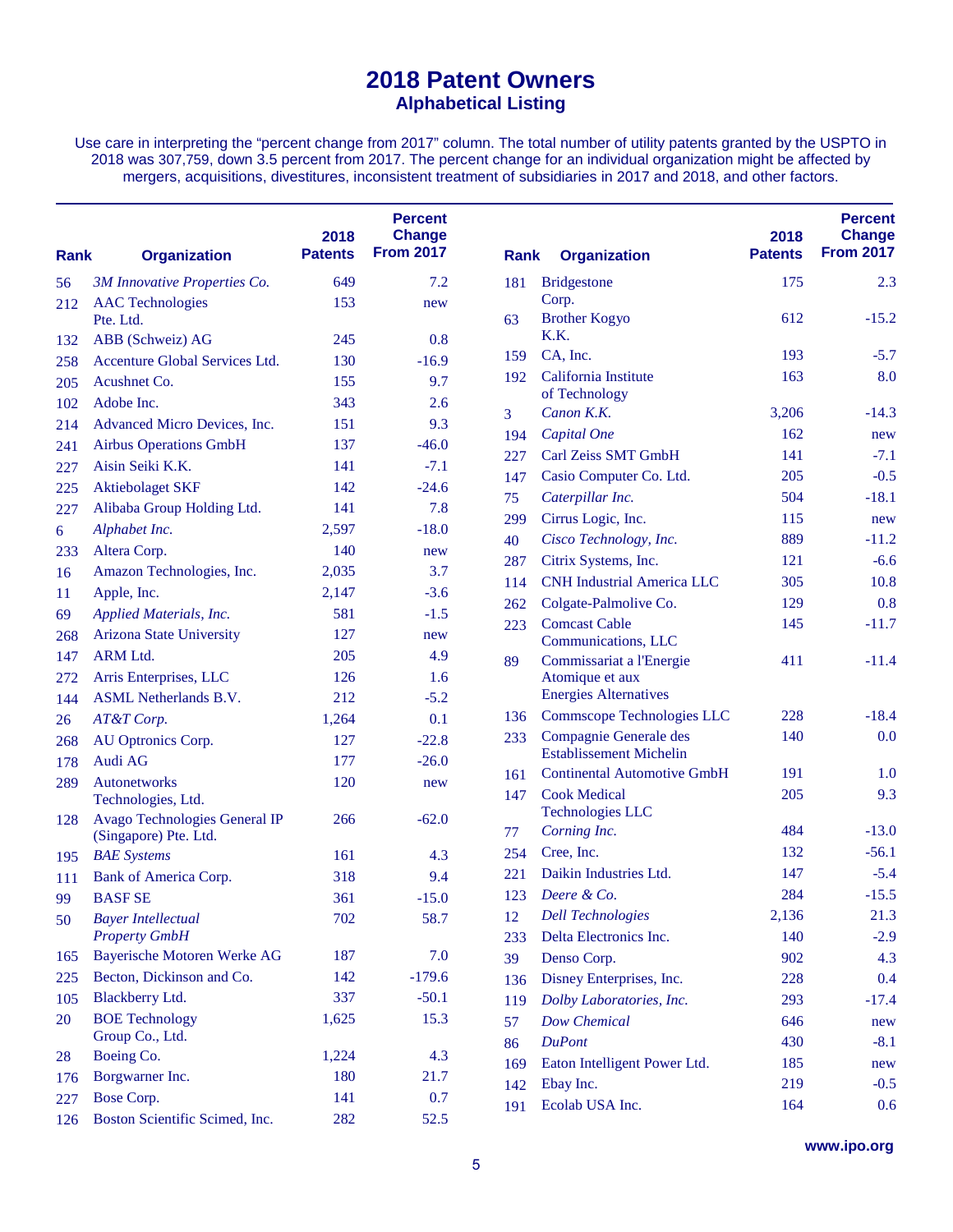### **2018 Patent Owners Alphabetical Listing**

|                                    | <b>Alphabetical Listing</b>                 | 2018           | <b>Percent</b><br><b>Change</b> |                |                                                 |  |
|------------------------------------|---------------------------------------------|----------------|---------------------------------|----------------|-------------------------------------------------|--|
| <b>Rank</b><br><b>Organization</b> |                                             | <b>Patents</b> | <b>From 2017</b>                | <b>Rank</b>    | <b>Organization</b>                             |  |
| 74                                 | Electronics and                             | 514            | $-13.8$                         | 123            | <b>Industrial Technology</b>                    |  |
|                                    | Telecommunications                          |                |                                 |                | Research Institute, Taiw                        |  |
|                                    | <b>Research Institute</b>                   |                |                                 | 62             | Infineon Technologies A                         |  |
| 167                                | Elwha LLC                                   | 186            | $-58.1$                         | 162            | <b>Infineon Technologies</b>                    |  |
| 143                                | <b>Empire Technology</b><br>Development LLC | 215            | $-46.0$                         |                | Austria AG                                      |  |
| 205                                | Evonik Degussa GmbH                         | 155            | 8.4                             | 5              | Intel Corp.                                     |  |
| 262                                | Excalibur IP, LLC                           | 129            | 0.8                             | 83             | Intel IP Corp.                                  |  |
| 100                                | ExxonMobil Corp.                            | 357            | 5.0                             | 122            | <b>InterDigital Technology</b>                  |  |
| 65                                 | Facebook, Inc.                              | 602            | $-9.6$                          | 1              | <b>International Business</b><br>Machines Corp. |  |
| 95                                 | Fanuc Corp.                                 | 387            | 22.7                            | 284            | <b>International Game Tecl</b>                  |  |
| 14                                 | Ford Global Technologies, LLC               | 2,123          | 11.6                            | 287            | Intuit, Inc.                                    |  |
| 258                                | Fortinet, Inc.                              | 130            | new                             | 247            | <b>Intuitive Surgical</b>                       |  |
| 247                                | <b>Foxconn Interconnect</b>                 | 134            | $-20.9$                         |                | Operations, Inc.                                |  |
|                                    | Technology Ltd.                             |                |                                 | 272            | Jaguar Land Rover Ltd.                          |  |
| 109                                | Fuji Electric Co., Ltd.                     | 324            | 13.9                            | 64             | Japan Display Inc.                              |  |
| 73                                 | Fuji Xerox Co., Ltd.                        | 524            | $-8.6$                          | 266            | JFE Steel Corp.                                 |  |
| 55                                 | Fujifilm Corp.                              | 652            | $-6.0$                          | 254            | <b>Johns Hopkins Universi</b>                   |  |
| 281                                | Fujikura Ltd.                               | 124            | new                             | 34             | Johnson & Johnson                               |  |
| 34                                 | Fujitsu Ltd.                                | 1,035          | $-47.9$                         | 184            | Jtekt Corp.                                     |  |
| 101                                | Futurewei Technologies, Inc.                | 352            | 2.0                             | 128            | Juniper Networks, Inc.                          |  |
| 4                                  | General Electric Co.                        | 2,769          | $-7.9$                          | 197            | Kawasaki Jukogyo K.K.                           |  |
| 272                                | General Hospital Corp.                      | 126            | 8.7                             | 145            | King Fahd University of                         |  |
| 69                                 | Globalfoundries Inc.                        | 581            | $-34.6$                         |                | <b>Petroleum and Minerals</b>                   |  |
| 177                                | Globus Medical Inc.                         | 178            | 15.7                            | 178            | KLA-Tencor Corp.                                |  |
| 33                                 | <b>GM Global Technology</b>                 | 1,040          | $-2.2$                          | 117            | <b>Koch Industries</b>                          |  |
|                                    | <b>Operations LLC</b>                       |                |                                 | 67             | Konica Minolta, Inc.                            |  |
| 290                                | GoPro Inc.                                  | 119            | new                             | 38             | Koninklijke Philips N.V.                        |  |
| 196                                | Haier US Appliance                          | 160            | $-5.0$                          | 84             | Kyocera Corp.                                   |  |
|                                    | Solutions, Inc.                             |                |                                 | 67             | <b>Kyocera Document</b>                         |  |
| 44                                 | <b>Halliburton Energy</b>                   | 806            | 8.4                             |                | Solutions Inc.                                  |  |
|                                    | Services, Inc.<br>Harvard College,          |                |                                 | 133            | LAM Research Corp.                              |  |
| 241                                | <b>President and Fellows</b>                | 137            | $-13.9$                         | 173            | Lenovo (Singapore) Pte.                         |  |
| 189                                | Here Global B.V.                            | 167            | 11.4                            | 61             | LG Chem., Ltd.                                  |  |
| 80                                 | <b>Hewlett Packard Enterprise</b>           | 464            | $-8.8$                          | 53             | LG Display Co., Ltd.                            |  |
| 139                                | Hitachi Automotive                          | 227            | $-3.5$                          | $\overline{7}$ | LG Electronics Inc.                             |  |
|                                    | Systems, Ltd.                               |                |                                 | 87             | LG Innotek Co., Ltd.                            |  |
| 216                                | Hitachi High-Technologies                   | 150            | $-23.3$                         | 251            | Life Technologies Corp.                         |  |
|                                    | Corp.                                       |                |                                 | 190            | Lockheed Martin Corp.                           |  |
| 278                                | Hitachi Metals Ltd.                         | 125            | $-26.4$                         | 186            | L'Oreal S.A.                                    |  |
| 90                                 | Hitachi, Ltd.                               | 407            | $-20.6$                         | 197            | LSIS Co., Ltd.                                  |  |
| 43                                 | Honda Motor Co., Ltd.                       | 860            | 0.7                             | 282            | Mahle International Gm                          |  |
| 36                                 | Honeywell International Inc.                | 991            | $-4.5$                          | 197            | Marvell International Lt                        |  |
| 48                                 | HP Inc.                                     | 732            | 13.9                            | 284            | Marvell World Trade Lt                          |  |
| 233                                | HTC Corp.                                   | 140            | $-42.9$                         | 115            | <b>Massachusetts Institute</b>                  |  |
| 19                                 | Huawei Technologies Co., Ltd.               | 1,680          | 12.4                            |                | of Technology                                   |  |
| 22                                 | Hyundai Motor Co.                           | 1,354          | 4.4                             | 238            | <b>Mastercard International</b>                 |  |
| 134                                | Illinois Tool Works Inc.                    | 239            | $-4.6$                          | 212            | Mazda Motor Corp.                               |  |
| 227                                | Immersion Corp.                             | 141            | new                             | 85             | Mediatek Inc.                                   |  |

|             |                                                 |                        | <b>Percent</b>                    |
|-------------|-------------------------------------------------|------------------------|-----------------------------------|
| <b>Rank</b> | <b>Organization</b>                             | 2018<br><b>Patents</b> | <b>Change</b><br><b>From 2017</b> |
| 123         | <b>Industrial Technology</b>                    | 284                    | $-9.9$                            |
|             | Research Institute, Taiwan                      |                        |                                   |
| 62          | <b>Infineon Technologies AG</b>                 | 614                    | $-10.3$                           |
| 162         | <b>Infineon Technologies</b><br>Austria AG      | 189                    | $-28.0$                           |
| 5           | Intel Corp.                                     | 2,728                  | -36.6                             |
| 83          | Intel IP Corp.                                  | 446                    | new                               |
| 122         | InterDigital Technology Corp.                   | 285                    | $-2.1$                            |
| 1           | <b>International Business</b>                   | 9,088                  | 1.0                               |
|             | <b>Machines Corp.</b>                           |                        |                                   |
| 284         | <b>International Game Technology</b>            | 122                    | $-29.5$                           |
| 287         | Intuit, Inc.                                    | 121                    | new                               |
| 247         | <b>Intuitive Surgical</b>                       | 134                    | 11.9                              |
|             | Operations, Inc.                                | 126                    |                                   |
| 272<br>64   | Jaguar Land Rover Ltd.<br>Japan Display Inc.    | 610                    | new<br>9.3                        |
| 266         | JFE Steel Corp.                                 | 128                    | 10.2                              |
| 254         | <b>Johns Hopkins University</b>                 | 132                    | $-24.2$                           |
| 34          | Johnson & Johnson                               | 1,035                  | $-10.8$                           |
| 184         | Jtekt Corp.                                     | 170                    | 15.3                              |
| 128         | Juniper Networks, Inc.                          | 266                    | 2.6                               |
| 197         | Kawasaki Jukogyo K.K.                           | 159                    | 11.3                              |
| 145         | King Fahd University of                         | 209                    | 20.1                              |
|             | <b>Petroleum and Minerals</b>                   |                        |                                   |
| 178         | KLA-Tencor Corp.                                | 177                    | $-8.5$                            |
| 117         | <b>Koch Industries</b>                          | 299                    | $-3.7$                            |
| 67          | Konica Minolta, Inc.                            | 587                    | 15.7                              |
| 38          | Koninklijke Philips N.V.                        | 919                    | $-5.9$                            |
| 84          | Kyocera Corp.                                   | 439                    | $-15.9$                           |
| 67          | <b>Kyocera Document</b><br>Solutions Inc.       | 587                    | $-7.7$                            |
| 133         | LAM Research Corp.                              | 243                    | 17.3                              |
| 173         | Lenovo (Singapore) Pte. Ltd.                    | 182                    | 1.6                               |
| 61          | LG Chem., Ltd.                                  | 619                    | $-2.4$                            |
| 53          | LG Display Co., Ltd.                            | 681                    | 11.3                              |
| 7           | LG Electronics Inc.                             | 2,473                  | $-9.0$                            |
| 87          | LG Innotek Co., Ltd.                            | 421                    | $-23.5$                           |
| 251         | Life Technologies Corp.                         | 133                    | new                               |
| 190         | Lockheed Martin Corp.                           | 165                    | $-3.6$                            |
| 186         | L'Oreal S.A.                                    | 168                    | 11.3                              |
| 197         | LSIS Co., Ltd.                                  | 159                    | $-6.3$                            |
| 282         | <b>Mahle International GmbH</b>                 | 123                    | $-35.8$                           |
| 197         | Marvell International Ltd.                      | 159                    | $-45.3$                           |
| 284         | Marvell World Trade Ltd.                        | 122                    | $-23.0$                           |
| 115         | <b>Massachusetts Institute</b><br>of Technology | 304                    | $-0.7$                            |
| 238         | Mastercard International, Inc.                  | 138                    | new                               |
| 212         | Mazda Motor Corp.                               | 153                    | new                               |
| 85          | Mediatek Inc.                                   | 437                    | 8.9                               |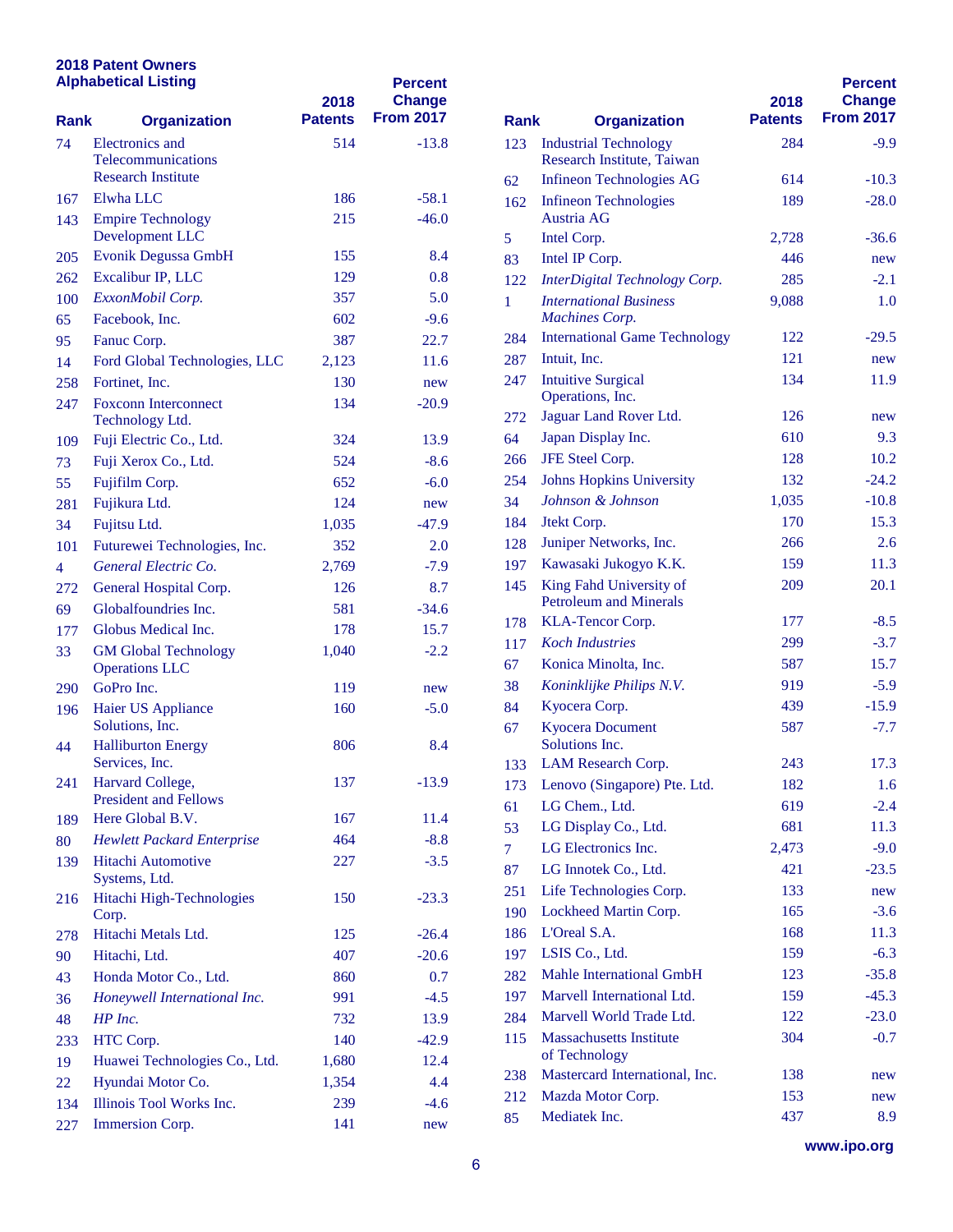## **2018 Patent Owners Alphabetical Listing**

| <b>Alphabetical Listing</b> |                                                         | 2018           | <b>Percent</b><br><b>Change</b> |                |                                                         |
|-----------------------------|---------------------------------------------------------|----------------|---------------------------------|----------------|---------------------------------------------------------|
| <b>Rank</b>                 | <b>Organization</b>                                     | <b>Patents</b> | <b>From 2017</b>                | <b>Rank</b>    | <b>Organization</b>                                     |
| 25                          | Medtronic Inc.                                          | 1,277          | $-10.7$                         | 107            | Philips Lighting Holding                                |
| 178                         | Merck & Co., Inc.                                       | 177            | $-14.7$                         | 82             | Procter & Gamble Co.                                    |
| 170                         | <b>Merck Patent GmbH</b>                                | 184            | $-12.0$                         | 272            | <b>Purdue Research Founda</b>                           |
| 37                          | Micron Technology, Inc.                                 | 923            | 12.6                            | 209            | Qorvo US, Inc.                                          |
| 9                           | Microsoft Corp.                                         | 2,385          | $-9.1$                          | 10             | Qualcomm, Inc.                                          |
| 29                          | Mitsubishi Denki K.K.                                   | 1,100          | $-3.8$                          | 278            | Rambus, Inc.                                            |
| 192                         | Mitsubishi Heavy                                        | 163            | $-162.0$                        | 120            | Raytheon Co.                                            |
|                             | Industries, Ltd.                                        |                |                                 | 154            | Red Hat, Inc.                                           |
| 297                         | Motorola Solutions, Inc.                                | 116            | $-10.3$                         | 71             | <b>Renesas Electronics Cor</b>                          |
| 246                         | Motorola-Mobility, Inc.                                 | 135            | new                             | 32             | Ricoh Co., Ltd.                                         |
| 47                          | Murata Manufacturing Co., Ltd.                          | 737            | 23.6                            | 31             | <b>Robert Bosch GmbH</b>                                |
| 241                         | National Technology &<br><b>Engineering Solutions</b>   | 137            | new                             | 78             | Roche Holdings, Inc.<br><b>Rockwell Automation</b>      |
|                             | of Sandia, LLC                                          |                |                                 | 217            | Technoogies, Inc.                                       |
| 49                          | NEC Corp.                                               | 710            | $-14.9$                         | 227            | Rockwell Collins, Inc.                                  |
| 238                         | Nestec, S.A.                                            | 138            | 1.4                             | 131            | Rohm Co., Ltd.                                          |
| 292                         | NetApp, Inc.                                            | 118            | $-105.9$                        | 93             | Rolls-Royce PLC                                         |
| 268                         | <b>NGK</b> Insulators Ltd.                              | 127            | new                             | 217            | Rovi Guides, Inc.                                       |
| 290                         | NGK Spark Plug Co., Ltd.                                | 119            | 2.5                             | 299            | Sabic Global Technolog                                  |
| 147                         | Nichia Corp.                                            | 205            | 4.4                             | 155            | Salesforce.com, Inc.                                    |
| 202                         | <b>Nielsen</b>                                          | 158            | 5.1                             | 17             | Samsung Display Co., L                                  |
| 96                          | Nike, Inc.                                              | 386            | 3.6                             | 108            | <b>Samsung Electro-Mecha</b>                            |
| 141                         | Nikon Corp.                                             | 223            | 4.9                             |                | Co., Ltd.                                               |
| 292                         | Nintendo Co., Ltd.                                      | 118            | $-36.4$                         | $\overline{2}$ | <b>Samsung Electronics Co</b>                           |
| 170                         | Nippon Steel & Sumitomo<br>Metal Corp.                  | 184            | 14.7                            | 106            | Samsung SDI Co., Ltd.                                   |
| 123                         | Nissan Motor Co., Ltd.                                  | 284            | $-25.7$                         | 98             | Sandisk Technologies In                                 |
| 202                         | Nitto Denko Corp.                                       | 158            | $-7.6$                          | 186            | Sanofi                                                  |
| 41                          | Nokia Corp.                                             | 881            | $-56.8$                         | 79             | <b>SAP SE</b>                                           |
| 181                         | Northrop Grumman                                        | 175            | 13.1                            | 121<br>130     | Saudi Arabian Oil Co.<br><b>Schaeffler Technologies</b> |
|                             | Systems Corp.                                           |                |                                 |                | AG & Co. KG                                             |
| 151                         | <b>Novartis AG</b>                                      | 202            | $-29.7$                         | 59             | Schlumberger Technolo                                   |
| 197                         | NTT Docomo, Inc.                                        | 159            | $-20.8$                         | 92             | Seagate Technology, LI                                  |
| 156                         | Nvidia Corp.                                            | 197            | $-41.6$                         | 24             | Seiko Epson Corp.                                       |
| 126                         | NXP B.V.                                                | 282            | $-5.0$                          | 113            | <b>Semiconductor Compon</b>                             |
| 88                          | NXP USA, Inc.                                           | 412            | $-46.1$                         |                | Industries, LLC                                         |
| 237                         | Oath Inc.                                               | 139            | new                             | 42             | <b>Semiconductor Energy</b>                             |
| 66                          | Olympus Corp.                                           | 599            | $-2.3$                          |                | Laboratory Co., Ltd.                                    |
| 219                         | Omron Corp.                                             | 148            | 0.0                             | 245            | Semiconductor Manufac                                   |
| 262                         | Open Invention Network, LLC                             | 129            | $-5.4$                          |                | International (Shanghai)<br>Sharp Corp.                 |
| 52                          | Oracle International Corp.                              | 685            | $-9.9$                          | 58             | <b>Shenzhen China Star</b>                              |
| 278                         | <b>Osram Opto</b><br><b>Semiconductors GmbH</b>         | 125            | $-47.2$                         | 60             | Optoelectronics<br>Technology Co., Ltd.                 |
| 224                         | Panasonic Corp.                                         | 143            | $-4.2$                          |                | Shimadzu Corp.                                          |
| 163                         | Panasonic Intellectual Property                         | 188            | 9.0                             | 251            |                                                         |
|                             | Corp. of America                                        |                |                                 | 209            | Shimano Inc.                                            |
| 27                          | Panasonic Intellectual Property<br>Management Co., Ltd. | 1,252          | $-6.9$                          | 156<br>21      | Shin Etsu Chemical Co.<br>Siemens AG                    |
| 136                         | Paypal, Inc.                                            | 228            | 11.4                            | 45             | SK Hynix Inc.                                           |

| Rank | <b>Organization</b>                                                  | 2018<br><b>Patents</b> | <b>Percent</b><br><b>Change</b><br><b>From 2017</b> |
|------|----------------------------------------------------------------------|------------------------|-----------------------------------------------------|
| 107  | Philips Lighting Holding B.V.                                        | 335                    | 6.3                                                 |
| 82   | Procter & Gamble Co.                                                 | 450                    | $-4.2$                                              |
| 272  | <b>Purdue Research Foundation</b>                                    | 126                    | new                                                 |
| 209  | Qorvo US, Inc.                                                       | 154                    | 18.8                                                |
| 10   | Qualcomm, Inc.                                                       | 2,300                  | $-18.6$                                             |
| 278  | Rambus, Inc.                                                         | 125                    | $-28.8$                                             |
| 120  | Raytheon Co.                                                         | 292                    | $-15.1$                                             |
| 154  | Red Hat, Inc.                                                        | 199                    | 3.5                                                 |
| 71   | Renesas Electronics Corp.                                            | 559                    | $-7.5$                                              |
| 32   | Ricoh Co., Ltd.                                                      | 1,043                  | $-9.3$                                              |
| 31   | <b>Robert Bosch GmbH</b>                                             | 1,053                  | $-10.0$                                             |
| 78   | Roche Holdings, Inc.                                                 | 483                    | 33.1                                                |
| 217  | <b>Rockwell Automation</b><br>Technoogies, Inc.                      | 149                    | $-20.1$                                             |
| 227  | Rockwell Collins, Inc.                                               | 141                    | $-22.0$                                             |
| 131  | Rohm Co., Ltd.                                                       | 255                    | $-12.2$                                             |
| 93   | Rolls-Royce PLC                                                      | 393                    | 8.7                                                 |
| 217  | Rovi Guides, Inc.                                                    | 149                    | 14.1                                                |
| 299  | Sabic Global Technologies B.V.                                       | 115                    | new                                                 |
| 155  | Salesforce.com, Inc.                                                 | 198                    | $-6.6$                                              |
| 17   | Samsung Display Co., Ltd.                                            | 1,944                  | $-16.6$                                             |
| 108  | <b>Samsung Electro-Mechanics</b><br>Co., Ltd.                        | 329                    | 14.6                                                |
| 2    | Samsung Electronics Co., Ltd.                                        | 5,836                  | 0.4                                                 |
| 106  | Samsung SDI Co., Ltd.                                                | 336                    | $-18.2$                                             |
| 98   | Sandisk Technologies Inc.                                            | 366                    | new                                                 |
| 186  | Sanofi                                                               | 168                    | $-69.0$                                             |
| 79   | <b>SAP SE</b>                                                        | 482                    | $-8.1$                                              |
| 121  | Saudi Arabian Oil Co.                                                | 289                    | 24.6                                                |
| 130  | <b>Schaeffler Technologies</b><br>AG & Co. KG                        | 262                    | $-3.4$                                              |
| 59   | Schlumberger Technology Corp.                                        | 626                    | $-8.6$                                              |
| 92   | Seagate Technology, LLC                                              | 395                    | $-15.7$                                             |
| 24   | Seiko Epson Corp.                                                    | 1,285                  | $-9.3$                                              |
| 113  | <b>Semiconductor Components</b><br>Industries, LLC                   | 308                    | 29.5                                                |
| 42   | <b>Semiconductor Energy</b><br>Laboratory Co., Ltd.                  | 870                    | $-11.8$                                             |
| 245  | <b>Semiconductor Manufacturing</b><br>International (Shanghai) Corp. | 136                    | $-33.8$                                             |
| 58   | Sharp Corp.                                                          | 642                    | $-5.8$                                              |
| 60   | <b>Shenzhen China Star</b><br>Optoelectronics                        | 623                    | $-13.8$                                             |
|      | Technology Co., Ltd.                                                 |                        |                                                     |
| 251  | Shimadzu Corp.                                                       | 133                    | $-13.5$                                             |
| 209  | Shimano Inc.                                                         | 154                    | 4.5                                                 |
| 156  | Shin Etsu Chemical Co., Ltd.                                         | 197                    | $-7.1$                                              |
| 21   | <b>Siemens AG</b>                                                    | 1,447                  | $-6.3$                                              |
| 45   | SK Hynix Inc.                                                        | 796                    | $-17.8$                                             |

**www.ipo.org**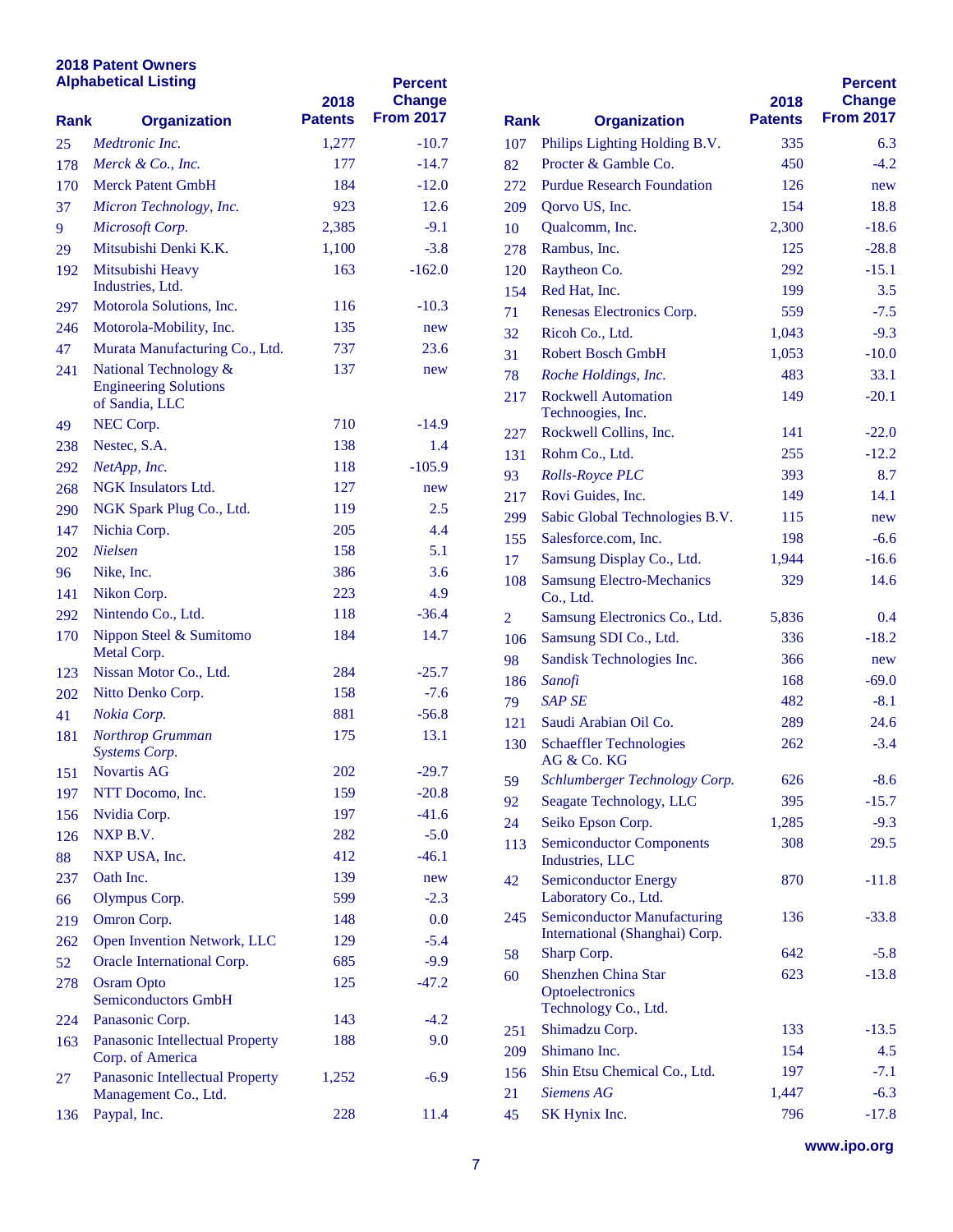## **2018 Patent Owners**

| <b>Alphabetical Listing</b><br><b>Rank</b><br><b>Organization</b> |                                                        | 2018           | <b>Percent</b><br>Change |                                    |                                                               |
|-------------------------------------------------------------------|--------------------------------------------------------|----------------|--------------------------|------------------------------------|---------------------------------------------------------------|
|                                                                   |                                                        | <b>Patents</b> | <b>From 2017</b>         | <b>Rank</b><br><b>Organization</b> |                                                               |
| 156                                                               | Skyworks Solutions, Inc.                               | 197            | $-4.6$                   | 256                                | <b>United Services</b>                                        |
| 205                                                               | Societe Naionale d'Etude                               | 155            | $-51.6$                  |                                    | <b>Automobile Association</b>                                 |
|                                                                   | et de Construction de<br><b>Moteurs d'Aviation</b>     |                |                          | 247                                | <b>United States of Americ</b>                                |
|                                                                   | Sonos, Inc.                                            | 188            | 29.3                     | 268                                | <b>United States of Americ</b><br>Department of               |
| 163<br>18                                                         | Sony Corp.                                             | 1,681          | $-25.9$                  |                                    | Health & Human Servic                                         |
| 209                                                               | Sony Interactive                                       | 154            |                          | 295                                | <b>United States of Americ</b>                                |
|                                                                   | Entertainment Inc.                                     |                | new                      |                                    | <b>National Aeronautics an</b><br><b>Space Administration</b> |
| 292                                                               | <b>Sony Semiconductor</b><br>Solutions Corp.           | 118            | new                      | 103                                | <b>United States of Americ</b>                                |
| 91                                                                | Sprint Corp.                                           | 398            | 1.8                      | 15                                 | <b>United Technologies Co</b>                                 |
| 140                                                               | <b>Stanford University</b>                             | 226            | 9.7                      | 72                                 | University of California                                      |
| 262                                                               | Stanley Black & Decker, Inc.                           | 129            | 2.3                      |                                    | The Regents of                                                |
| 153                                                               | <b>State Farm Mutual Automobile</b>                    | 200            | new                      | 258                                | <b>University of Michigan</b>                                 |
|                                                                   | Insurance Co.                                          |                |                          | 165                                | <b>University of Texas</b>                                    |
| 54                                                                | STMicroelectronics, Inc.                               | 659            | $-2.4$                   | 76                                 | Verizon                                                       |
| 186                                                               | Sumitomo Chemical Co., Ltd.                            | 168            | $-12.5$                  | 184                                | Visa Inc.                                                     |
| 159                                                               | <b>Sumitomo Electric</b>                               | 193            | $-32.1$                  | 247                                | <b>Volkswagen Aktiengese</b>                                  |
|                                                                   | Industries, Ltd.                                       |                |                          | 256                                | Walmart Apollo, LLC                                           |
| 173                                                               | <b>Sumitomo Rubber</b><br>Industries, Ltd.             | 182            | 34.6                     | 282                                | <b>Weatherford Technolog</b><br>Holdings, LLC                 |
| 152                                                               | <b>Sun Patent Trust</b>                                | 201            | $-1.5$                   | 116                                | <b>Western Digital</b>                                        |
| 219                                                               | Symantec Corp.                                         | 148            | $-44.6$                  |                                    | Technologies, Inc.                                            |
| 183                                                               | Synaptics, Inc.                                        | 172            | 14.0                     | 117                                | Whirlpool Corp.                                               |
| 258                                                               | <b>Syngenta Participations AG</b>                      | 130            | $-18.5$                  | 204                                | <b>Wisconsin Alumni</b>                                       |
| 8                                                                 | <b>Taiwan Semiconductor</b><br>Manufacturing Co., Ltd. | 2,448          | 1.6                      | 266                                | <b>Research Foundation</b><br>Wistron Corp.                   |
| 167                                                               | TDK Corp.                                              | 186            | $-4.3$                   | 146                                | <b>Wuhan China Star</b>                                       |
| 214                                                               | <b>TE</b> Connectivity                                 | 151            | $-99.3$                  |                                    | Optoelectronics                                               |
| 23                                                                | Telefonaktiebolaget<br><b>LM</b> Ericsson              | 1,353          | $-14.6$                  | 81                                 | Technology Co., Ltd.<br>Xerox Corp.                           |
| 110                                                               | <b>Tencent Technology</b>                              | 319            | $-11.0$                  | 170                                | Xiaomi Inc.                                                   |
|                                                                   | (Shenzhen) Co., Ltd.                                   |                |                          | 241                                | Xilinx, Inc.                                                  |
| 251                                                               | Terumo Corp.                                           | 133            | new                      | 197                                | Xperi Corp.                                                   |
| 46                                                                | Texas Instruments, Inc.                                | 785            | $-17.6$                  | 112                                | Yazaki Corp.                                                  |
| 205                                                               | <b>Thales</b>                                          | 155            | $-14.8$                  | 272                                | ZF Freidrichshafen, AG                                        |
| 175                                                               | Thomson Licensing S.A.                                 | 181            | $-33.7$                  | 94                                 | ZTE Corp.                                                     |
| 238                                                               | T-Mobile, USA, Inc.                                    | 138            | 10.1                     |                                    |                                                               |
| 97                                                                | Tokyo Electron Ltd.                                    | 373            | $-8.0$                   |                                    |                                                               |
| 222                                                               | Toray Industries Inc.                                  | 146            | 6.8                      |                                    |                                                               |
| 30                                                                | Toshiba Corp.                                          | 1,099          | $-72.1$                  |                                    |                                                               |
| 135                                                               | Toshiba Medical Systems Corp.                          | 235            | new                      |                                    |                                                               |
| 51                                                                | Toshiba Memory Corp.                                   | 696            | new                      |                                    |                                                               |
| 284                                                               | Toshiba Tec K.K.                                       | 122            | new                      |                                    |                                                               |
| 297                                                               | Toyoda Gosei K.K.                                      | 116            | new                      |                                    |                                                               |
| 13                                                                | Toyota Motor Corp.                                     | 2,127          | new                      |                                    |                                                               |
| 272                                                               | <b>Tsinghua University</b>                             | 126            | $-39.7$                  |                                    |                                                               |
| 295                                                               | Uber Technologies, Inc.                                | 117            | new                      |                                    |                                                               |
| 104                                                               | United Microelectronics Corp.                          | 338            | $-3.8$                   |                                    |                                                               |

|                                    |                                                                                             | 2018           | <b>Percent</b><br><b>Change</b> |
|------------------------------------|---------------------------------------------------------------------------------------------|----------------|---------------------------------|
| <b>Rank</b><br><b>Organization</b> |                                                                                             | <b>Patents</b> | <b>From 2017</b>                |
| 256                                | <b>United Services</b><br><b>Automobile Association</b>                                     | 131            | new                             |
| 247                                | <b>United States of America, Army</b>                                                       | 134            | $-6.0$                          |
| 268                                | United States of America.<br>Department of<br>Health & Human Services                       | 127            | $-3.9$                          |
| 295                                | United States of America.<br><b>National Aeronautics and</b><br><b>Space Administration</b> | 117            | 0.0                             |
| 103                                | <b>United States of America, Navy</b>                                                       | 342            | $-3.5$                          |
| 15                                 | United Technologies Corp.                                                                   | 2,121          | 32.9                            |
| 72                                 | University of California,<br>The Regents of                                                 | 526            | 0.4                             |
| 258                                | <b>University of Michigan</b>                                                               | 130            | 1.5                             |
| 165                                | <b>University of Texas</b>                                                                  | 187            | $-17.1$                         |
| 76                                 | <i>Verizon</i>                                                                              | 503            | $-42.1$                         |
| 184                                | Visa Inc.                                                                                   | 170            | new                             |
| 247                                | Volkswagen Aktiengesellschaft                                                               | 134            | new                             |
| 256                                | Walmart Apollo, LLC                                                                         | 131            | new                             |
| 282                                | <b>Weatherford Technology</b><br>Holdings, LLC                                              | 123            | new                             |
| 116                                | <b>Western Digital</b><br>Technologies, Inc.                                                | 302            | $-177.2$                        |
| 117                                | Whirlpool Corp.                                                                             | 296            | 4.1                             |
| 204                                | <b>Wisconsin Alumni</b><br><b>Research Foundation</b>                                       | 157            | $-3.2$                          |
| 266                                | Wistron Corp.                                                                               | 128            | $-46.1$                         |
| 146                                | <b>Wuhan China Star</b><br>Optoelectronics<br>Technology Co., Ltd.                          | 208            | new                             |
| 81                                 | Xerox Corp.                                                                                 | 456            | $-28.5$                         |
| 170                                | Xiaomi Inc.                                                                                 | 184            | 25.0                            |
| 241                                | Xilinx, Inc.                                                                                | 137            | 2.2                             |
| 197                                | Xperi Corp.                                                                                 | 159            | $-28.3$                         |
| 112                                | Yazaki Corp.                                                                                | 316            | $-10.4$                         |
| 272                                | ZF Freidrichshafen, AG                                                                      | 126            | $-16.7$                         |
| 94                                 | ZTE Corp.                                                                                   | 389            | $-4.6$                          |